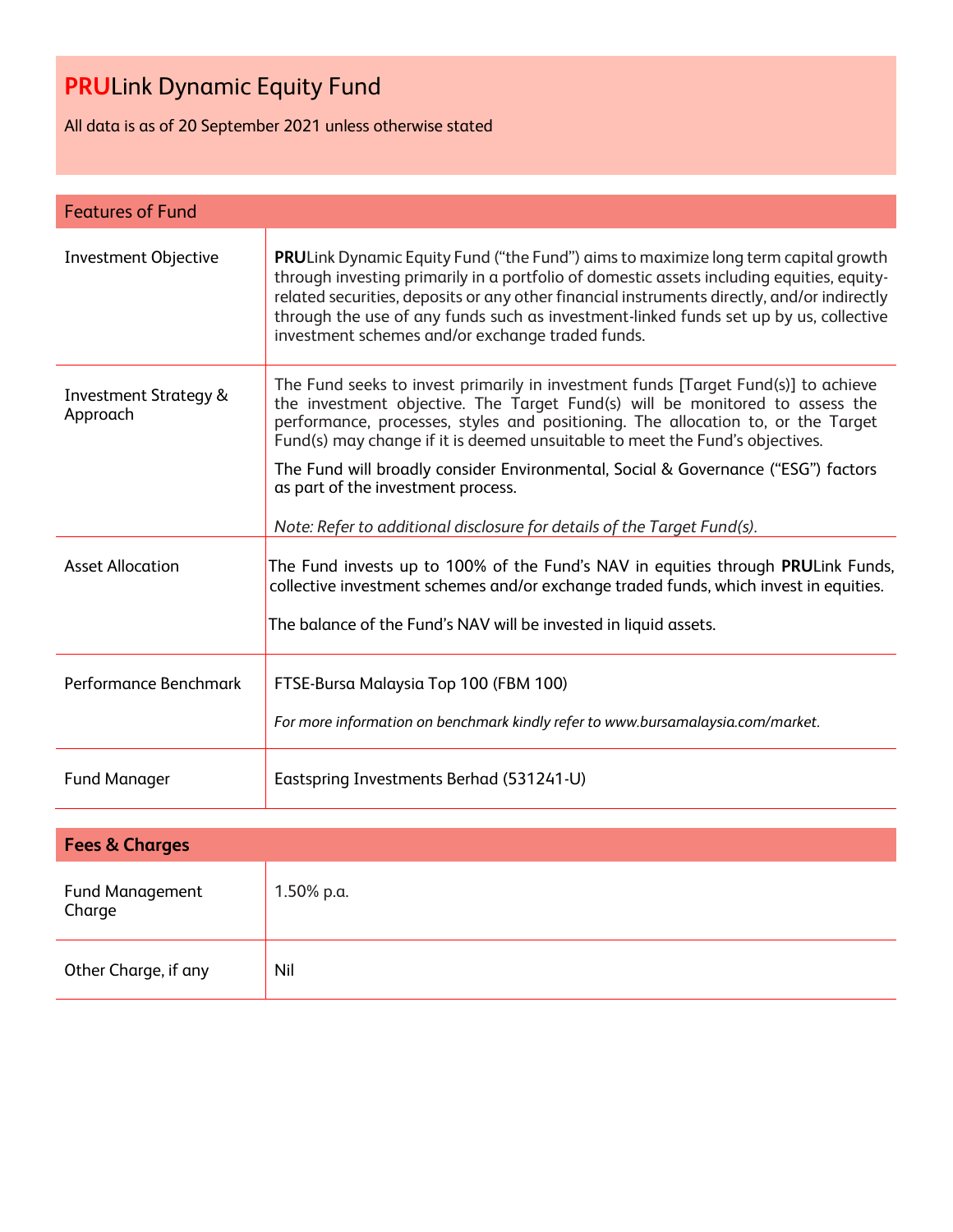All data is as of 20 September 2021 unless otherwise stated

#### **Fund Performance**

**PRU**Link Dynamic Equity Fund is a new fund. There is no historical performance yet.

**Notice: Past performance is not an indication of its future performance. This is strictly the performance of the investment / underlying funds, and not the returns earned on the actual premiums paid of the investment-linked insurance product.**

Basis of calculation of past performance:

$$
= \left(\frac{Net\ Asset\ Value\ for\ Year\ n}{Net\ Asset\ Value\ for\ Year\ n-1} - 1\right)\%
$$

### **Additional Disclosure for PRULink Dynamic Equity Fund**

At the inception, the Fund will invest into **PRU**Link Strategic Fund ["Target Fund"] which are managed by Eastspring Investments Berhad.

**PRU**Link Strategic Fund aims to maximise long-term capital growth through investing primarily into a portfolio of domestic assets including equities, equity-related securities, deposits or any other financial instruments directly, and/or indirectly through the use of any funds such as investment-linked funds set up by us, collective investment schemes and/or exchange traded funds. It will broadly consider Environmental, Social & Governance ("ESG") factors as part of the investment process.

The fund performance for the underlying **PRU**Link Strategic Fund denominated in MYR as at 31 December 2020 is as follows:

| Year            | 2020                  |
|-----------------|-----------------------|
| Net Performance | $0.71\%$ <sup>*</sup> |

\*Fund Performance is from fund launch date until year end of the same year (non-annualised return).

Source: Lipper IM and Bloomberg as at 31 December 2020

Management fees may be charged at the Fund and/or Target Fund(s) level. Please note that you will be charged a maximum of 1.50% p.a., being the combined annual fund management charge at the Fund and Target Fund(s) levels.

Target Fund(s) with investment strategies to invest in Exchange Traded Funds ("ETF") or other Collective Investment Schemes may incur additional expenses at the Target Fund(s) level which are taken as part of the investment strategy considerations to deliver the fund performance.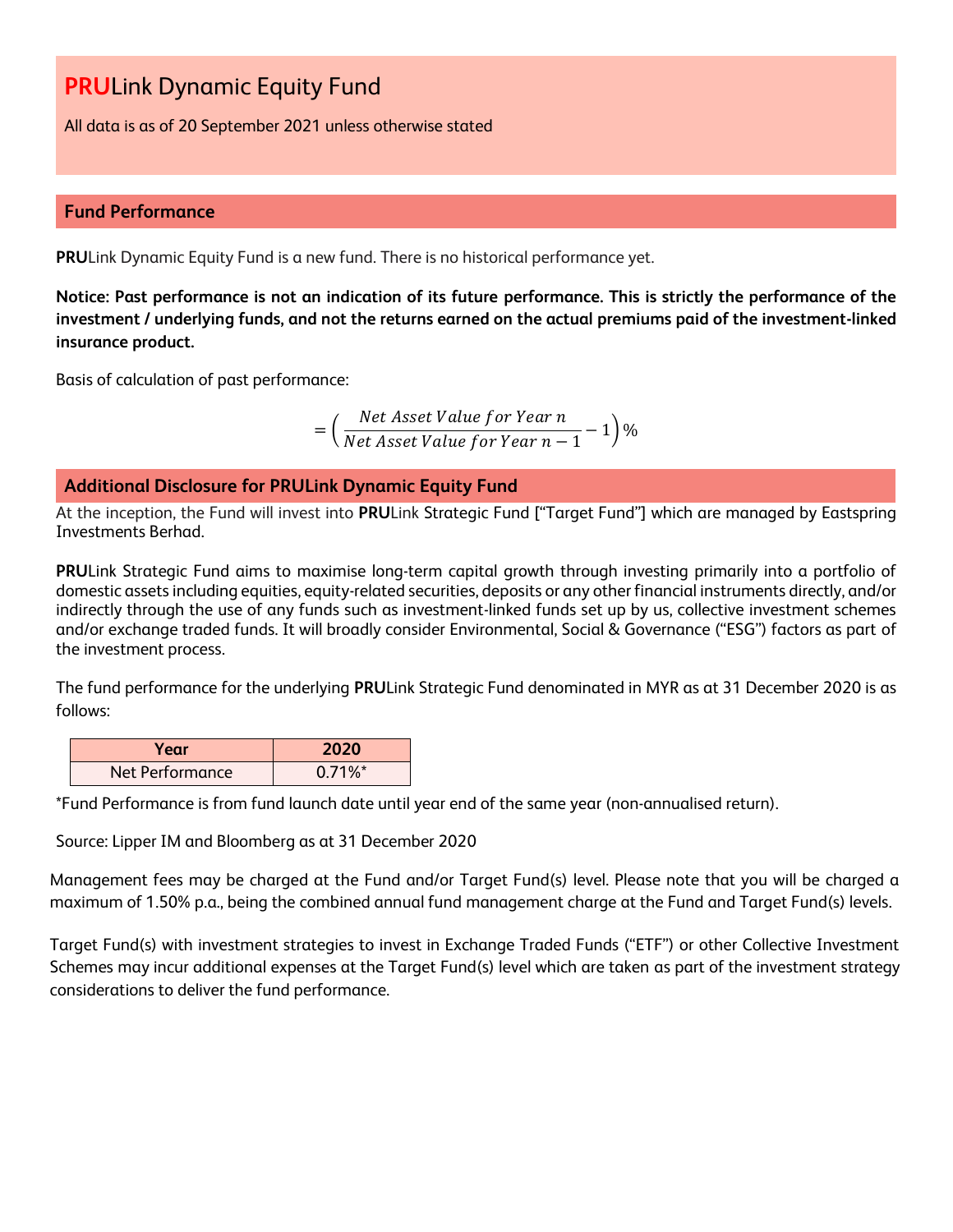All data is as of 20 September 2021 unless otherwise stated

### **Investment Risks for PRULink Dynamic Equity Fund**

The Fund is subjected to investment risks including the possible loss of the principal amount invested. The value of the units may fall as well as rise. In addition, the Fund is subjected to specific risk including and not limiting to:

#### **General Risks when Investing in the Fund**

#### **Market Risk**

Market risk refers to potential losses that may arise from adverse changes in the market conditions. Market conditions are generally, affected by, amongst others, economic and political stability. If the market which the Fund invests in suffers a downturn or instability due to adverse economic or political conditions, this may adversely impact the market prices of the investments of the Fund.

#### **Liquidity Risk**

Liquidity risk refers to two scenarios. The first scenario is where an investment cannot be sold due to unavailability of a buyer for that investment. The second scenario is where the investment is thinly traded. Should the investments in the Target Fund(s) be thinly traded, this may cause the Fund to dispose the investment at an unfavorable price in the market and may adversely affect investor's investment. This risk may be mitigated through stringent security selection process.

#### **Inflation Risk**

This refers to the likelihood that an investor's investments do not keep pace with inflation, thus, resulting in the investor's decreasing purchasing power even though the investment in monetary terms may have increased.

#### **Interest Rate Risk**

Interest rate risk is a general risk affecting conventional funds. This is so even though conventional funds only invest in investments that are in accordance with the mandate. The reason for this is because a high level of interest rates will inevitably affect corporate profit and this will have an impact on the value of both equity and debt securities. This risk is crucial in a bond fund since a bond portfolio management depends on forecasting interest rate movements. Prices of bonds move inversely to interest rate movements therefore as interest rates rise, the prices of bond decrease and vice versa. Furthermore, bonds with longer maturity and lower profit rates are more susceptible to interest rate movements.

#### **Risk of Non-Compliance**

This risk arises from non-compliance with laws, rules and regulations, prescribed practices and the management company's internal policies and procedures, for example, due to oversight by the management company. Such noncompliance may force the management company to sell down securities of the Fund at a loss to rectify the noncompliance and in turn may adversely affect the value of investors' investment in the Fund. To mitigate this risk, the Fund Manager has put in place internal controls to ensure its continuous compliance with laws, rules and regulations, prescribed practices and the Fund Manager's internal policies and procedures.

#### **Concentration Risk**

This is the risk of a fund focusing a greater portion of its assets in a smaller selection of investments. The fall in price of a particular equity and / or fixed income investment will have a greater impact on the funds and thus greater losses. This risk may be minimized by the manager conducting even more rigorous fundamental analysis before investing in each security.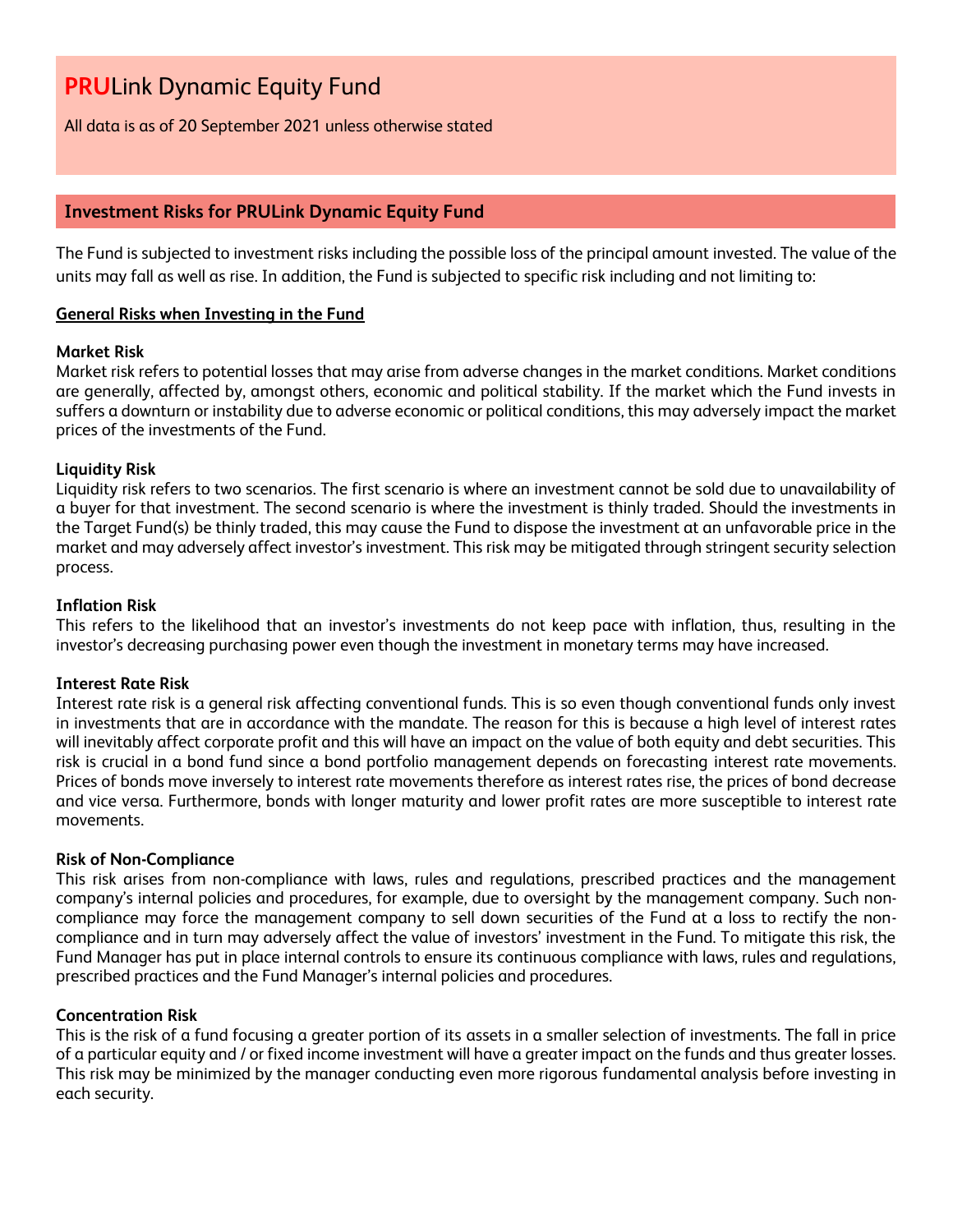All data is as of 20 September 2021 unless otherwise stated

#### **Management Company Risk**

The performance of the Fund depends on the experience, expertise and knowledge of the management company. Should there be lack of any of the above qualities by the management company, it may adversely affect the performance of the Fund.

#### **Stock / Issuer Risk**

This risk refers to the individual risk of the respective companies issuing the securities. Specific risk includes, but is not limited to changes in consumer tastes and demand, legal suits, competitive operating environments, changing industry conditions and management omissions and errors. However, this risk is minimized through investing in a wide range of companies in different sectors and thus function independently from one another.

#### **Country Risk**

This risk refers to changes and developments in regulations, politics and the economy of the country. The investments may be affected by uncertainties in the investing country such as domestic political developments, restrictions on foreign investment and currency repatriation, changes in governmental policies, changes in taxation and other developments in the laws and regulations. In addition, the reduced availability of public information, the legal infrastructure and the lack of uniform accounting, auditing and financial reporting standards or other regulatory practices and requirements may reduce the degree of investor protection afforded. Some of the securities may also be subjected to government taxes or incur higher custodian expenses which may reduce the yield on such securities.

#### **Portfolio Risk**

The Fund is intended for investors who can accept the risks associated with investing primarily in the securities of the type held in the Fund. Investments in equities will be subject to the risks associated with equity and equity-related securities, including fluctuations in market prices, adverse issuer or market information and the fact that equity and equity-related interests are subordinate in the right of payment to other corporate securities, including debt securities. Likewise, investments in fixed income securities will be subjected to the risks associated with debt securities including credit and interest rate risk, and the additional risks associated with high-yield debt securities, loan participations and derivative securities. In addition, investors should be aware of the risks associated with the active management techniques that are expected to be employed by the Fund.

#### **Specific Risks when Investing in the Target Fund(s) or its Sub-Fund(s) (collectively to be known as "Target Fund(s)")**

#### **Security Risk**

Adverse price movements of a particular security invested by the Target Fund(s) may adversely affect the Target Fund(s)'s net asset value. The Target Fund Manager(s) strives to mitigate the impact of a particular security risk through portfolio diversification, which will help spread the element of risk.

#### **Fund Management of Target Fund(s) Risk**

While the Fund Manager will exercise due skill and care in selecting the Target Fund(s), it does not have control over the management of the Target Fund(s) and there is no guarantee that the investment objectives will be met. This may result in policyholders suffering losses in their investments in the Target Fund(s).

The Target Fund(s) may change its objectives and become inconsistent with the objective of the Fund. In such instances, the Fund Manager will replace the Target Fund(s) with another collective investment scheme which the Fund Manager considers to be more appropriate in meeting the objective of the Fund.

#### **Errors in Calculation of the Net Asset Value of the Target Fund's Risk**

There is a possibility there are errors in calculation of the net asset value of the Target Fund(s). In the event such errors occur, the net asset value of the Target Fund(s) will be affected hence, the Target Fund(s) will comply with the rules set forth in the relevant regulatory provisions applicable to the Target Fund(s). Compensation, if any, paid by the Target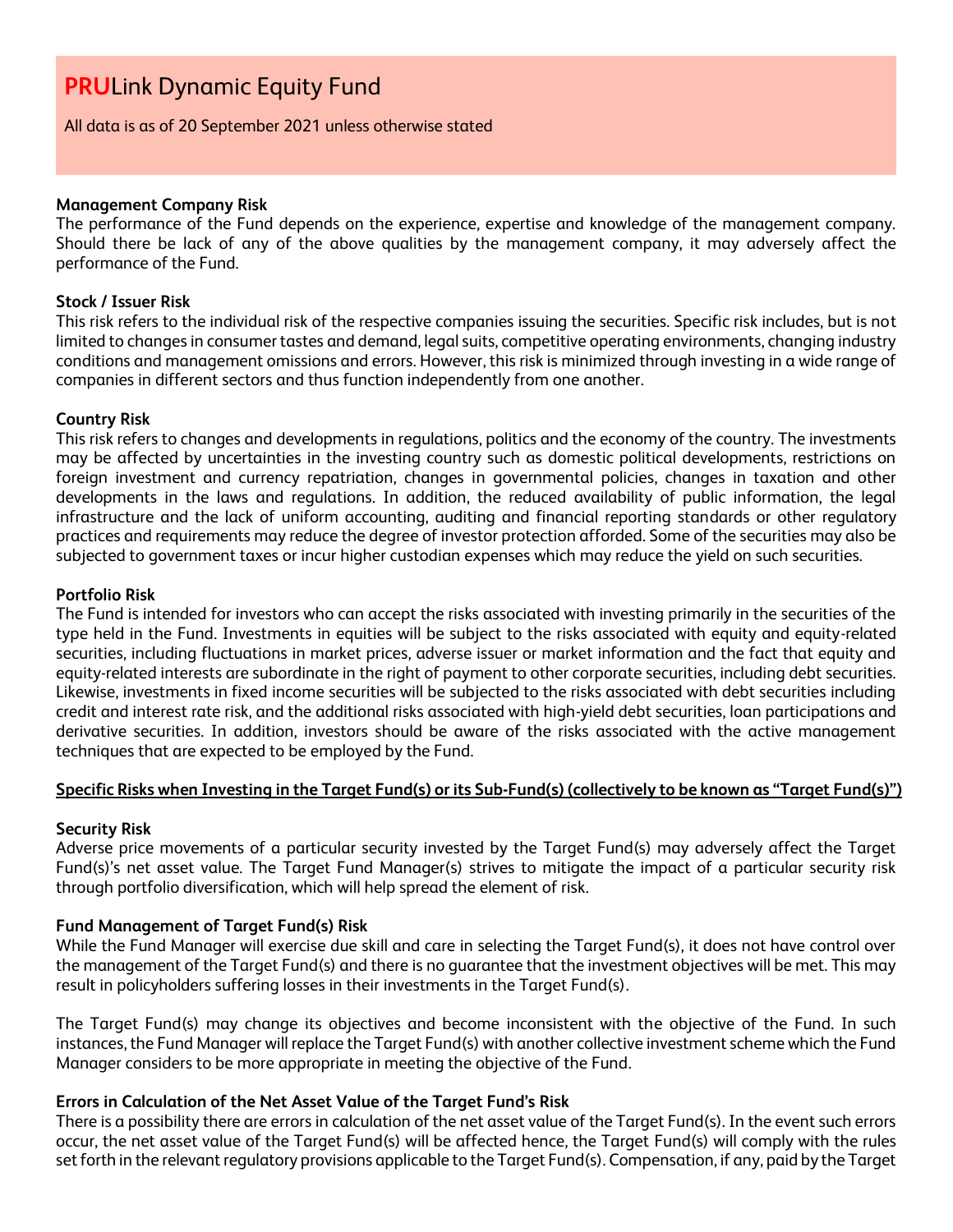All data is as of 20 September 2021 unless otherwise stated

Fund(s) (subject to the laws of the jurisdiction in which such Target Fund(s) is domiciled), will be credited to the Fund as and when compensation is received.

In view of the foregoing, policyholders must be aware that there are circumstances where neither the Target Fund(s) nor the Fund Manager will be bound to compensate final beneficial owners.

#### **Liquidity Risk**

Liquidity risk here refers to two scenarios. The first scenario is where the allocated liquidity of the Target Fund(s) is insufficient to meet redemption needs. The second scenario is where the Target Fund(s) is thinly traded. Should the investments in the Target Fund(s) be thinly traded, this may cause the Target Fund(s) to dispose the investment at an unfavorable price in the market and may adversely affect investors' investment. This risk may be mitigated through stringent security selection process.

#### **Charges to Capital Risk**

The Target Fund(s)'s charges and expenses are taken from the capital, in whole or in part, resulting in possible constraint of capital growth.

*The above should not be considered to be an exhausted list of the risks which potential policyholders should consider before investing in the Fund. Potential policyholders should be aware that an investment in the Fund may be exposed to other risks of exceptional nature from time to time.*

#### **Risk Management**

#### **Forecasting Risk**

Potential risks are taken into consideration in the process of sector allocation and stock selection based on analysis on various key factors such as economic conditions, liquidity, qualitative and quantitative aspects of the securities.

#### **System Control**

Risk parameters are set internally for each fund, depending on client's risk profile. These risk parameters include limits of issuer bet, group issuer, sector rating and issue size of the securities held in the portfolio.

A front-end office system is in place to monitor portfolio risks, serving as an auto filter for any limitations or breaches.

| <b>Other Info</b> |                                                                                                                                                         |  |
|-------------------|---------------------------------------------------------------------------------------------------------------------------------------------------------|--|
| • Target Market   | This Fund is suitable for Policyholders who:<br>Are seeking high capital appreciation over a long-term investment horizon.<br>Have high risk tolerance. |  |